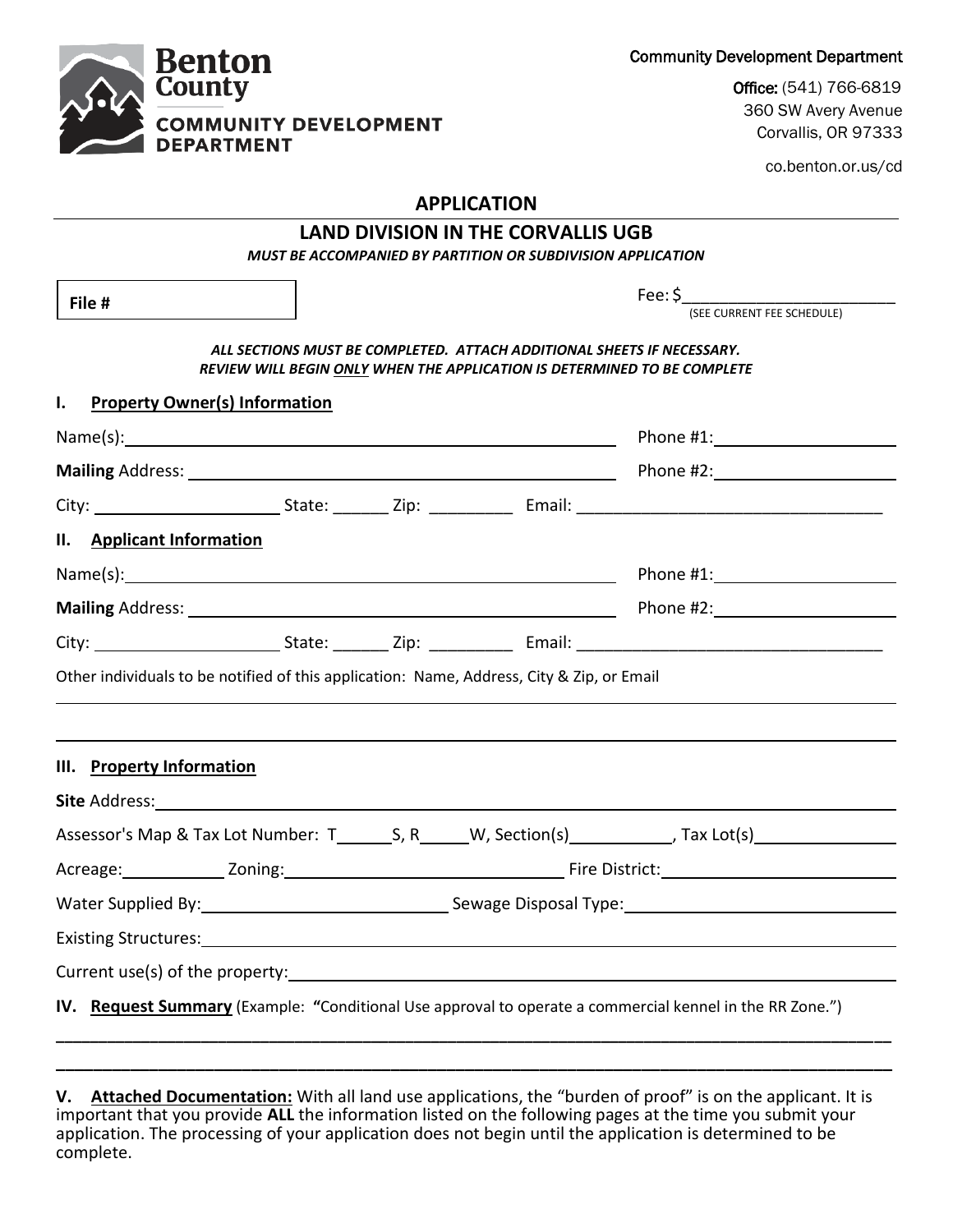## **Attachments**

In addition to the application requirements for partitions and subdivisions contained in Chapters 95 and 97, respectively, an application for a land division within the Corvallis urban growth boundary shall include a plan for land division that complies with the design standards of BCC 100.205 and shall contain the following information and documentation:

- (a) The location of existing structures, including building types, driveways, and off-street parking;
- (b) The location of streams, lakes, ponds, drainageways, floodplains, wetlands, hydric soils, significant vegetation, riparian areas, and other significant natural features;
- (c) Soils and soil characteristics, including shrink-swell potential, erosion hazard, slide potential, and any other potential limitations, using USDA Soil Conservation Service information or field studies prepared from specific site data;
- (d) The location of any known sensitive or endangered species of flora or fauna, or significant historic or cultural resource on the property;
- (e) Any proposed open spaces, including proposed ownership, use, and maintenance;
- (f) The location of existing utility systems including sanitary sewer, storm sewer, drainageways, and water, where appropriate;
- (g) Any proposed significant topographic changes including contours at intervals sufficient to indicate topographic conditions (generally two or five foot contours), including identification of areas subject to slide, slump, erosion or flooding hazards;
- (h) Any measures proposed to mitigate impacts to identified sensitive lands;
- (i) The proposed circulation system including roads, bikeways, and access to roads. Public or private ownership of each facility shall be clearly identified. The current condition of public facilities shall be identified, as well as the proposed standard to which the facility will be improved or constructed by the applicant;
- (j) A narrative that provides:
	- (A) A phased development schedule if the development is to be phased;
	- (B) A schedule for construction of all improvements;
	- (C) The proposed method for providing water supply for each parcel or lot;
	- (D) The proposed method for providing sewage disposal for each parcel or lot;
	- (E) A description of the impact of the proposed development on water, sewer, fire protection, law enforcement, schools, hospitals, solid waste disposal, and other services;
	- (F) A description of all community facilities or systems including a maintenance program for all proposed systems; and
	- (G) A copy of tentative covenants, conditions, and restrictions, if any, proposed by the applicant.

The Planning Official, in the application process, may waive any of the requirements of this section where it is determined, in the judgment of the Planning Official, that the information is not necessary to properly